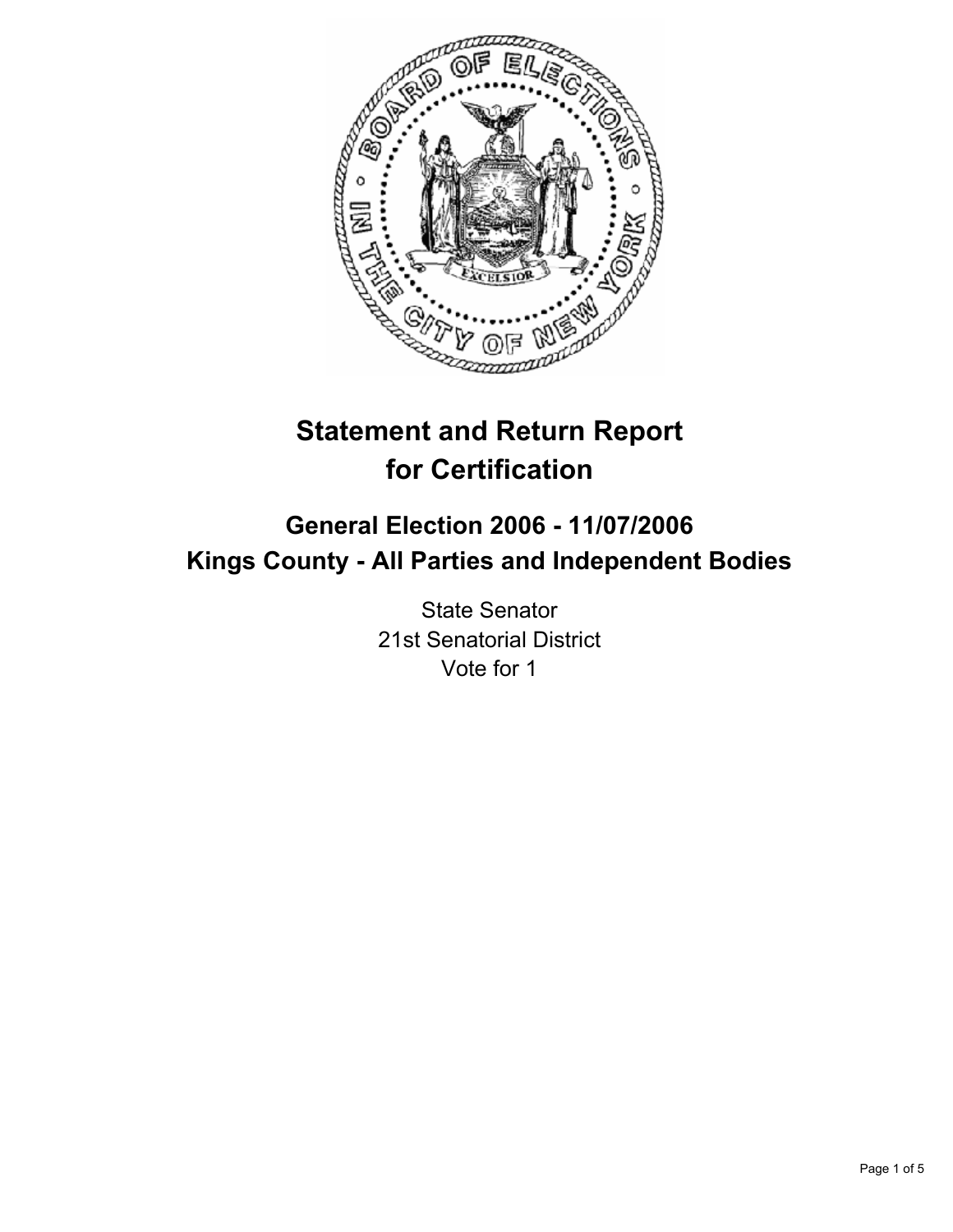

# **Assembly District 41**

| PUBLIC COUNTER                    | 7,350 |
|-----------------------------------|-------|
| <b>EMERGENCY</b>                  | 22    |
| ABSENTEE/MILITARY                 | 65    |
| AFFIDAVIT                         | 95    |
| <b>Total Ballots</b>              | 7,541 |
| SALVATORE GRUPICO (REPUBLICAN)    | 234   |
| KEVIN S PARKER (DEMOCRATIC)       | 5,428 |
| SALVATORE GRUPICO (CONSERVATIVE)  | 73    |
| KEVIN S PARKER (WORKING FAMILIES) | 283   |
| CHARLES BARRON (WRITE-IN)         |       |
| <b>Total Votes</b>                | 6,019 |
| Unrecorded                        | 1.522 |

**Assembly District 42**

| PUBLIC COUNTER                    | 10,570 |
|-----------------------------------|--------|
| <b>EMERGENCY</b>                  | 233    |
| ABSENTEE/MILITARY                 | 163    |
| AFFIDAVIT                         | 211    |
| <b>Total Ballots</b>              | 11,211 |
| SALVATORE GRUPICO (REPUBLICAN)    | 288    |
| KEVIN S PARKER (DEMOCRATIC)       | 7,320  |
| SALVATORE GRUPICO (CONSERVATIVE)  | 103    |
| KEVIN S PARKER (WORKING FAMILIES) | 581    |
| <b>Total Votes</b>                | 8,292  |
| Unrecorded                        | 2.919  |

# **Assembly District 43**

| <b>PUBLIC COUNTER</b>             | 1,433 |
|-----------------------------------|-------|
| <b>EMERGENCY</b>                  | 0     |
| ABSENTEE/MILITARY                 | 13    |
| AFFIDAVIT                         | 28    |
| <b>Total Ballots</b>              | 1,475 |
| SALVATORE GRUPICO (REPUBLICAN)    | 21    |
| KEVIN S PARKER (DEMOCRATIC)       | 968   |
| SALVATORE GRUPICO (CONSERVATIVE)  | 11    |
| KEVIN S PARKER (WORKING FAMILIES) | 48    |
| <b>Total Votes</b>                | 1,048 |
| Unrecorded                        | 427   |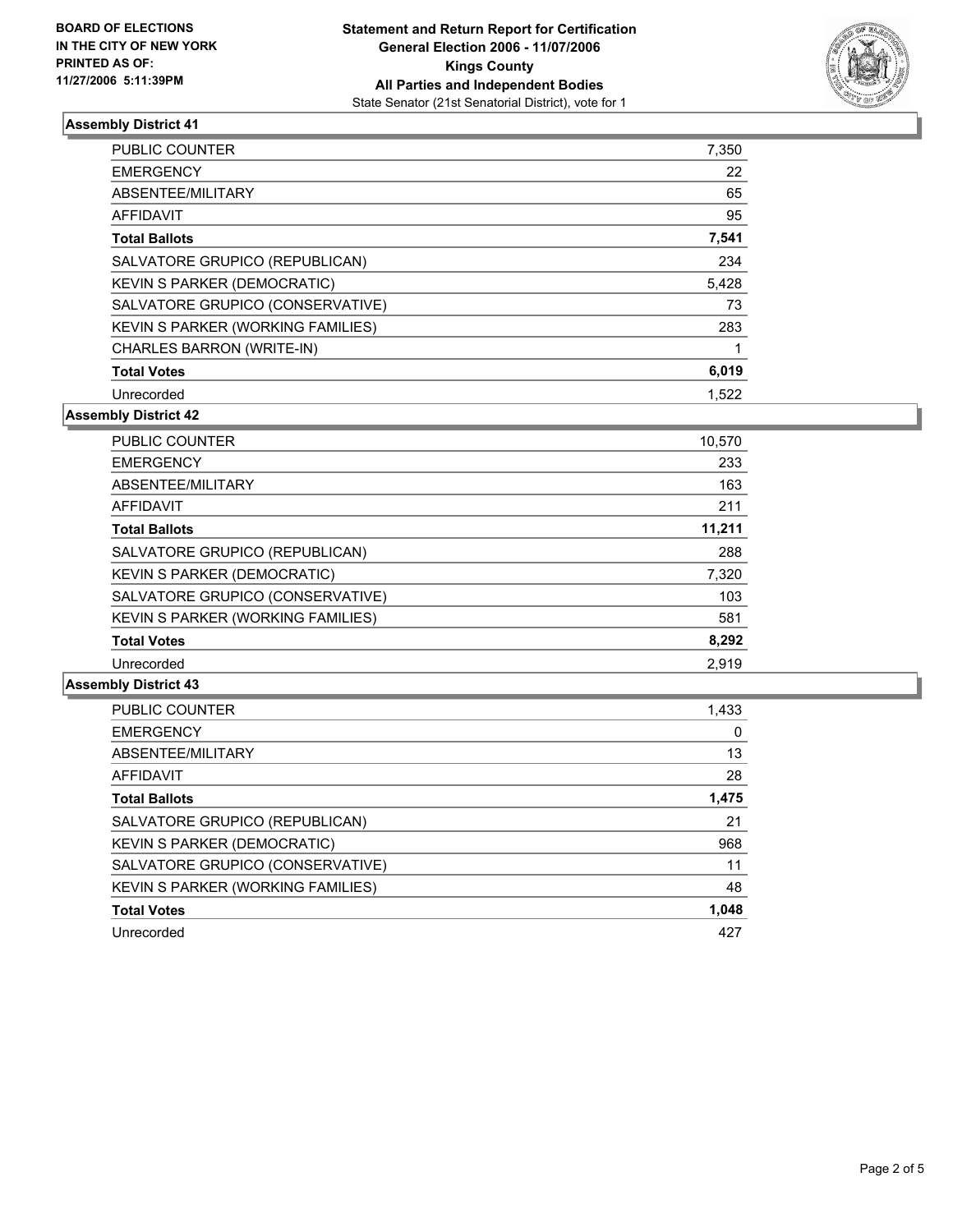

# **Assembly District 44**

| <b>PUBLIC COUNTER</b>             | 7,826 |
|-----------------------------------|-------|
| <b>EMERGENCY</b>                  | 0     |
| ABSENTEE/MILITARY                 | 195   |
| <b>AFFIDAVIT</b>                  | 148   |
| <b>Total Ballots</b>              | 8,208 |
| SALVATORE GRUPICO (REPUBLICAN)    | 1,142 |
| KEVIN S PARKER (DEMOCRATIC)       | 4,280 |
| SALVATORE GRUPICO (CONSERVATIVE)  | 170   |
| KEVIN S PARKER (WORKING FAMILIES) | 716   |
| <b>Total Votes</b>                | 6,308 |
| Unrecorded                        | 1.900 |

# **Assembly District 48**

| PUBLIC COUNTER                    | 3,336 |
|-----------------------------------|-------|
| <b>EMERGENCY</b>                  |       |
| ABSENTEE/MILITARY                 | 59    |
| AFFIDAVIT                         | 32    |
| <b>Total Ballots</b>              | 3,475 |
| SALVATORE GRUPICO (REPUBLICAN)    | 1,078 |
| KEVIN S PARKER (DEMOCRATIC)       | 1,093 |
| SALVATORE GRUPICO (CONSERVATIVE)  | 105   |
| KEVIN S PARKER (WORKING FAMILIES) | 61    |
| NOACH DEAR (WRITE-IN)             |       |
| <b>Total Votes</b>                | 2,338 |
| Unrecorded                        | 1.137 |

### **Assembly District 49**

| PUBLIC COUNTER                    | 179 |
|-----------------------------------|-----|
| <b>EMERGENCY</b>                  |     |
| ABSENTEE/MILITARY                 | 3   |
| AFFIDAVIT                         |     |
| <b>Total Ballots</b>              | 183 |
| SALVATORE GRUPICO (REPUBLICAN)    | 68  |
| KEVIN S PARKER (DEMOCRATIC)       | 56  |
| SALVATORE GRUPICO (CONSERVATIVE)  | 6   |
| KEVIN S PARKER (WORKING FAMILIES) | 2   |
| <b>Total Votes</b>                | 132 |
| Unrecorded                        | 51  |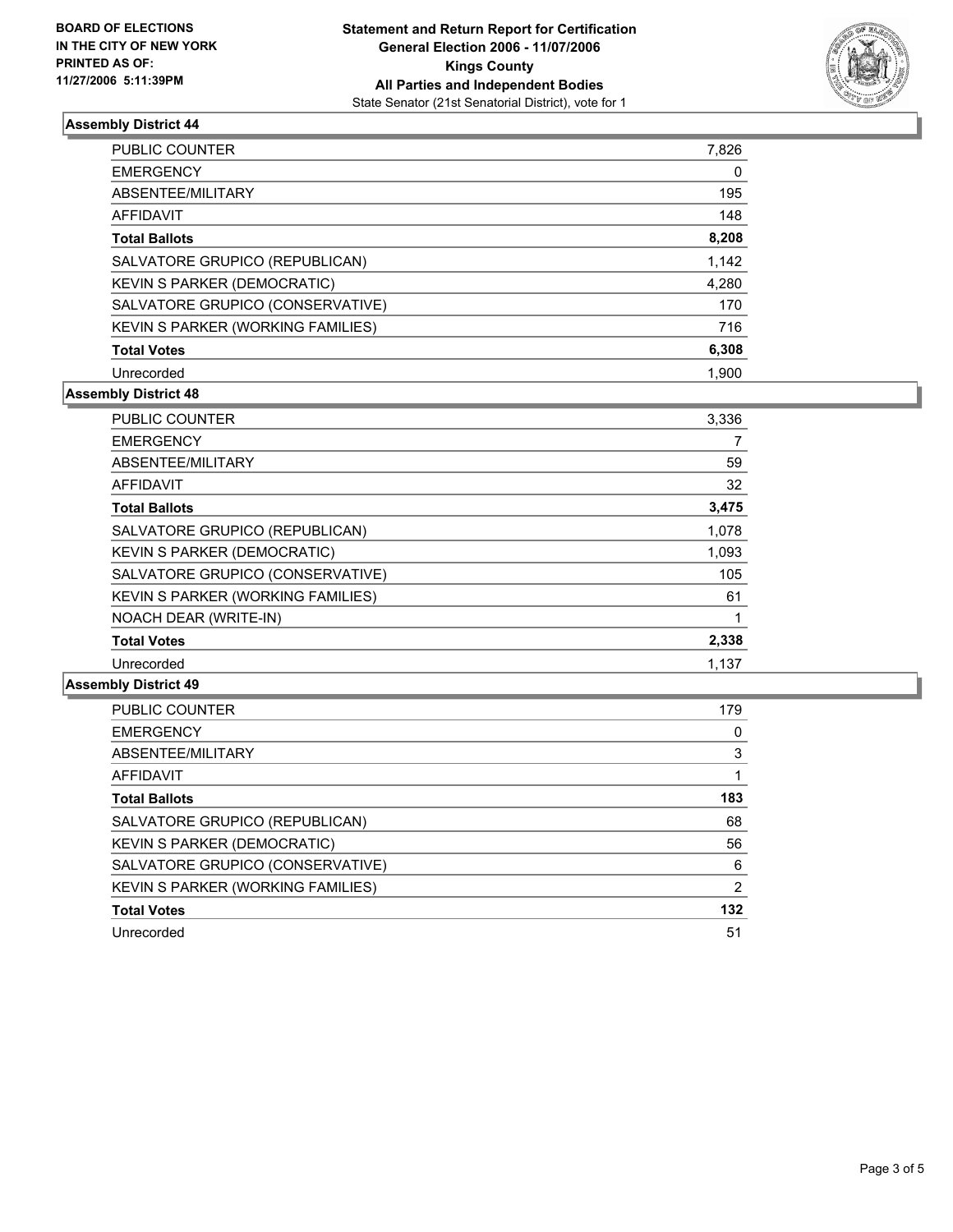

# **Assembly District 51**

| PUBLIC COUNTER                    | 277 |
|-----------------------------------|-----|
| <b>EMERGENCY</b>                  |     |
| ABSENTEE/MILITARY                 | 6   |
| <b>AFFIDAVIT</b>                  | 3   |
| <b>Total Ballots</b>              | 286 |
| SALVATORE GRUPICO (REPUBLICAN)    | 44  |
| KEVIN S PARKER (DEMOCRATIC)       | 136 |
| SALVATORE GRUPICO (CONSERVATIVE)  | 6   |
| KEVIN S PARKER (WORKING FAMILIES) |     |
| <b>Total Votes</b>                | 193 |
| Unrecorded                        | 93  |

# **Assembly District 58**

| <b>PUBLIC COUNTER</b>                    | 12,301 |
|------------------------------------------|--------|
| <b>EMERGENCY</b>                         | 48     |
| ABSENTEE/MILITARY                        | 103    |
| <b>AFFIDAVIT</b>                         | 188    |
| <b>Total Ballots</b>                     | 12,668 |
| SALVATORE GRUPICO (REPUBLICAN)           | 242    |
| KEVIN S PARKER (DEMOCRATIC)              | 8,928  |
| SALVATORE GRUPICO (CONSERVATIVE)         | 83     |
| <b>KEVIN S PARKER (WORKING FAMILIES)</b> | 604    |
| CHARLES BARRON (WRITE-IN)                |        |
| <b>Total Votes</b>                       | 9,858  |
| Unrecorded                               | 2.810  |

# **Assembly District 59**

| PUBLIC COUNTER                    | 9  |
|-----------------------------------|----|
| <b>EMERGENCY</b>                  |    |
| ABSENTEE/MILITARY                 |    |
| <b>AFFIDAVIT</b>                  |    |
| <b>Total Ballots</b>              | 10 |
| SALVATORE GRUPICO (REPUBLICAN)    |    |
| KEVIN S PARKER (DEMOCRATIC)       |    |
| SALVATORE GRUPICO (CONSERVATIVE)  |    |
| KEVIN S PARKER (WORKING FAMILIES) |    |
| <b>Total Votes</b>                |    |
| Unrecorded                        |    |